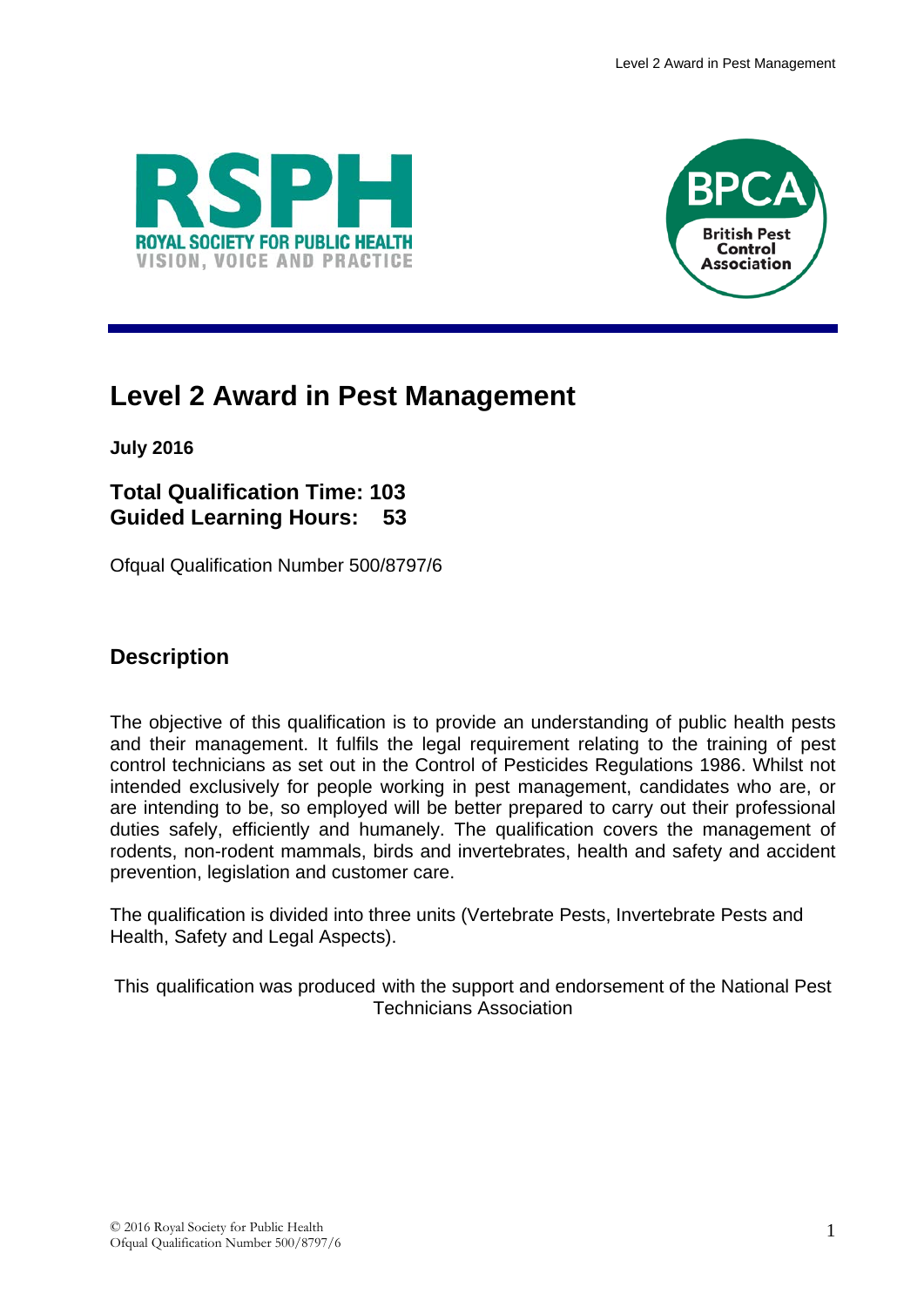| Unit PM2.1 Vertebrate Pest Management                          |    |
|----------------------------------------------------------------|----|
| Unit PM2.2 Invertebrate Pest Management                        |    |
| Unit PM2.3 Health, Safety and Legal Aspects of Pest Management | Q  |
| Assessment and Grading                                         | 12 |

### **Guidance**

| Progression                                         | 13 |
|-----------------------------------------------------|----|
| Recommended reading                                 | 13 |
| Web sites                                           | 13 |
| <b>Qualification Approval</b>                       | 13 |
| Recommended prior learning                          | 14 |
| <b>Special Assessment Needs</b>                     | 13 |
| Recommended Qualifications and Experience of tutors | 14 |
| <b>Contact Information</b>                          | 14 |
| Appendix: Range of organisms to be studied          | 15 |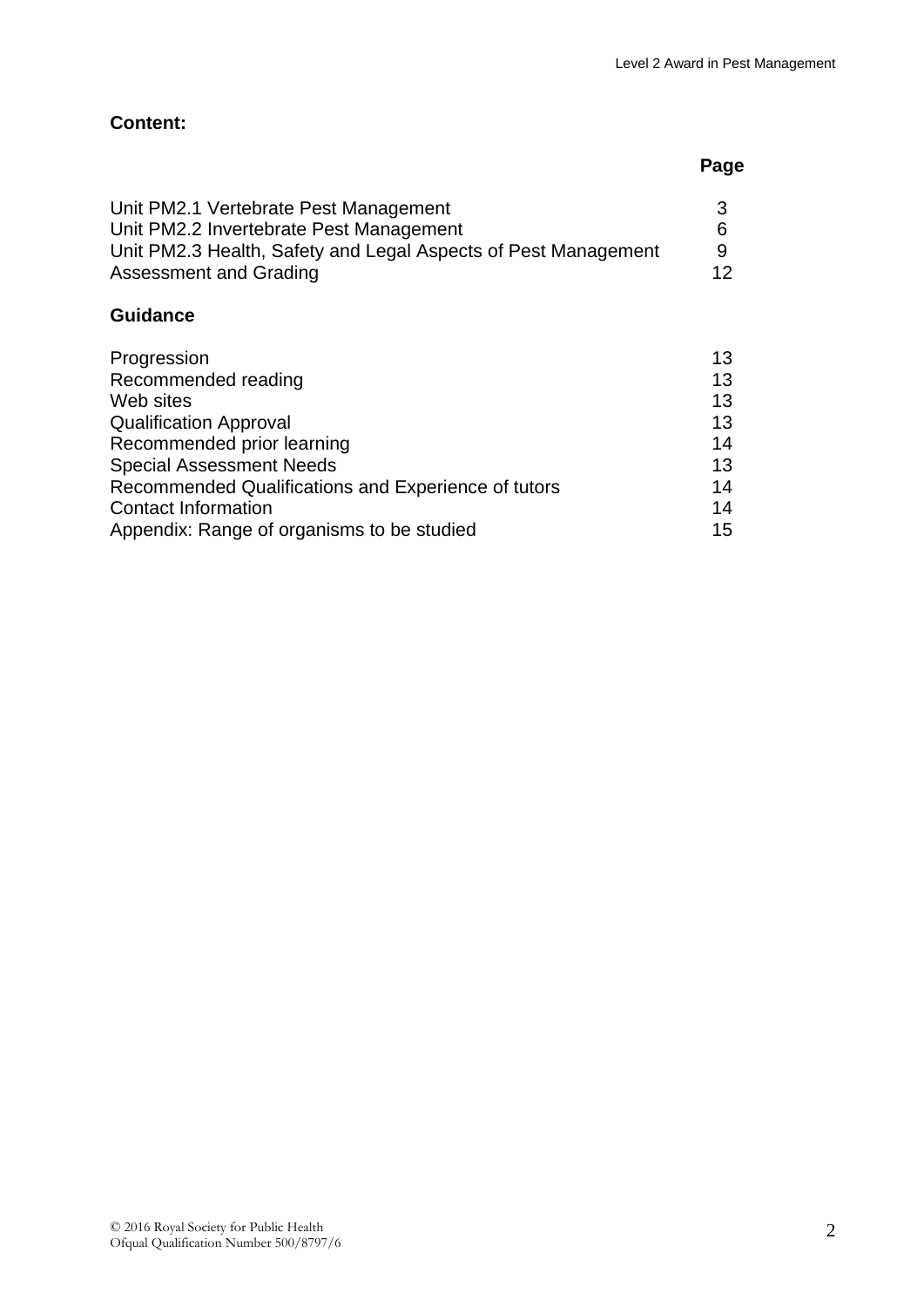## **Unit PM2.1: Vertebrate Pest Management**

Unit Level: 2 Unit reference number: R/601/6121

## **Summary of Outcomes:**

#### **To achieve this unit a candidate must:**

- **1. Understand the biology, behaviour and need for management of a range of vertebrate pests,** *by being able to meet the following assessment criteria:*
	- 1.1 Identify a range of vertebrate pests
	- 1.2 Relate aspects of the animals' biology and behaviour to their importance as a pest
	- 1.3 Explain the need to manage vertebrate pests
- **2. Know how to evaluate the site of an infestation of vertebrate pests,** *by being able to meet the following assessment criteria:*
	- 2.1 Determine the size and nature of an infestation
	- 2.2 Recognise structural features that may contribute to an infestation
	- 2.3 Describe environmental factors that affect an infestation
	- 2.4 Propose methods for the management of vertebrate pests
- **3. Know methods for the management of vertebrate pests,** *by being able to meet the following assessment criteria:*
	- 3.1 Review non-chemical methods for the management of vertebrate pests
	- 3.2 Describe chemical methods for the management of vertebrate pests
	- 3.3 Explain post-treatment procedures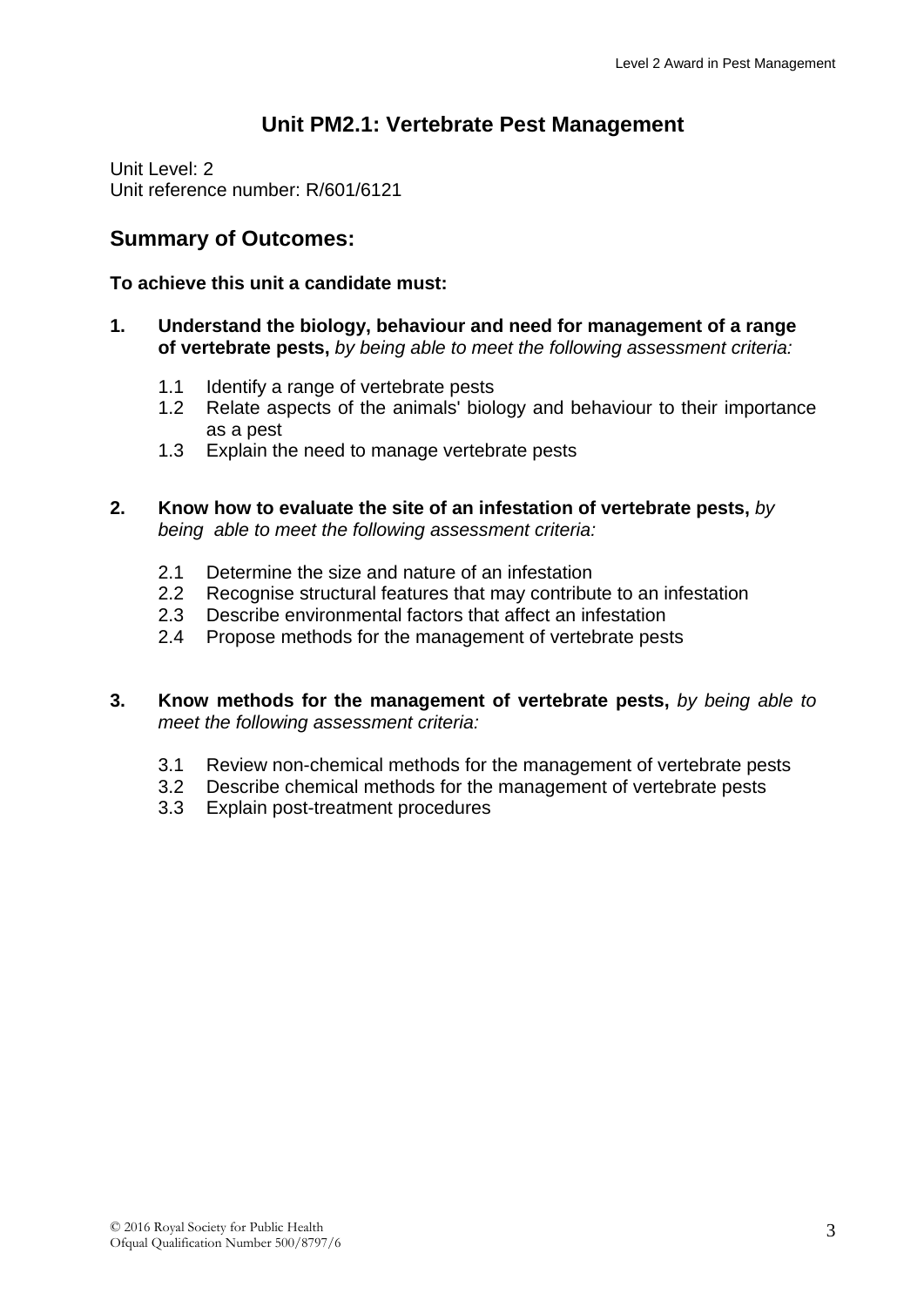#### **1 Biology of vertebrate pests**

- 1.1 *Biology:* identification of rodent species and other vertebrates able to achieve pest status; biology and life cycles of these animals relevant to their pest status.
- 1.2 *Behaviour:* behaviour of these animals relevant to their pest status; environmental requirements for development of infestation; nature, reasons, sources of and evidence for infestation.
- 1.3 *Need for management:* damage to structures and services, diseases carried, food spoilage and contamination, nuisance factors; legislative requirements.

## **2 Evaluation of the site of an infestation**

- 2.1 *Size and nature of an infestation:* survey methods; evidence of infestation; importance of client information, personal observation and past history of the site; source of pests, harbourage sites and distribution pathways; sources of food; pest access.
- 2.2 *Structural features*: general principles of drainage system construction and layout; identification of different types of sewer system; identification of damage to drainage and sewerage systems, appropriate testing systems; importance of defective drainage fitments; building defects and design features associated with infestations; proofing of building; general condition of building and neighbouring properties.
- 2.3 *Environmental factors*: harbourage sites and sources of food within local environment; features of local environment likely to support an infestation such as communal waste bins, rubbish tips, ponds; problems associated with flytipping and bird-feeding.
- 2.4 *Methods for management*: selection of most appropriate and least hazardous / toxic course of action with particular regard to legislation relating to the course of action and target animal, avoidance of risk to the public, environment, nontarget and protected species; risk assessment of site and proposed course of action, including written environmental risk assessments; health and safety considerations.

## **3 Management of vertebrate pests**

3.1 *Non-chemical methods:* hierarchy of control methods; elimination of factors conducive to pest infestation such as harbourage and food; environmental management; good housekeeping of premises; proofing of buildings; repair of pest-related building defects; need to identify responsibility for maintenance and repair of sewers and drains; physical control methods; use and legislative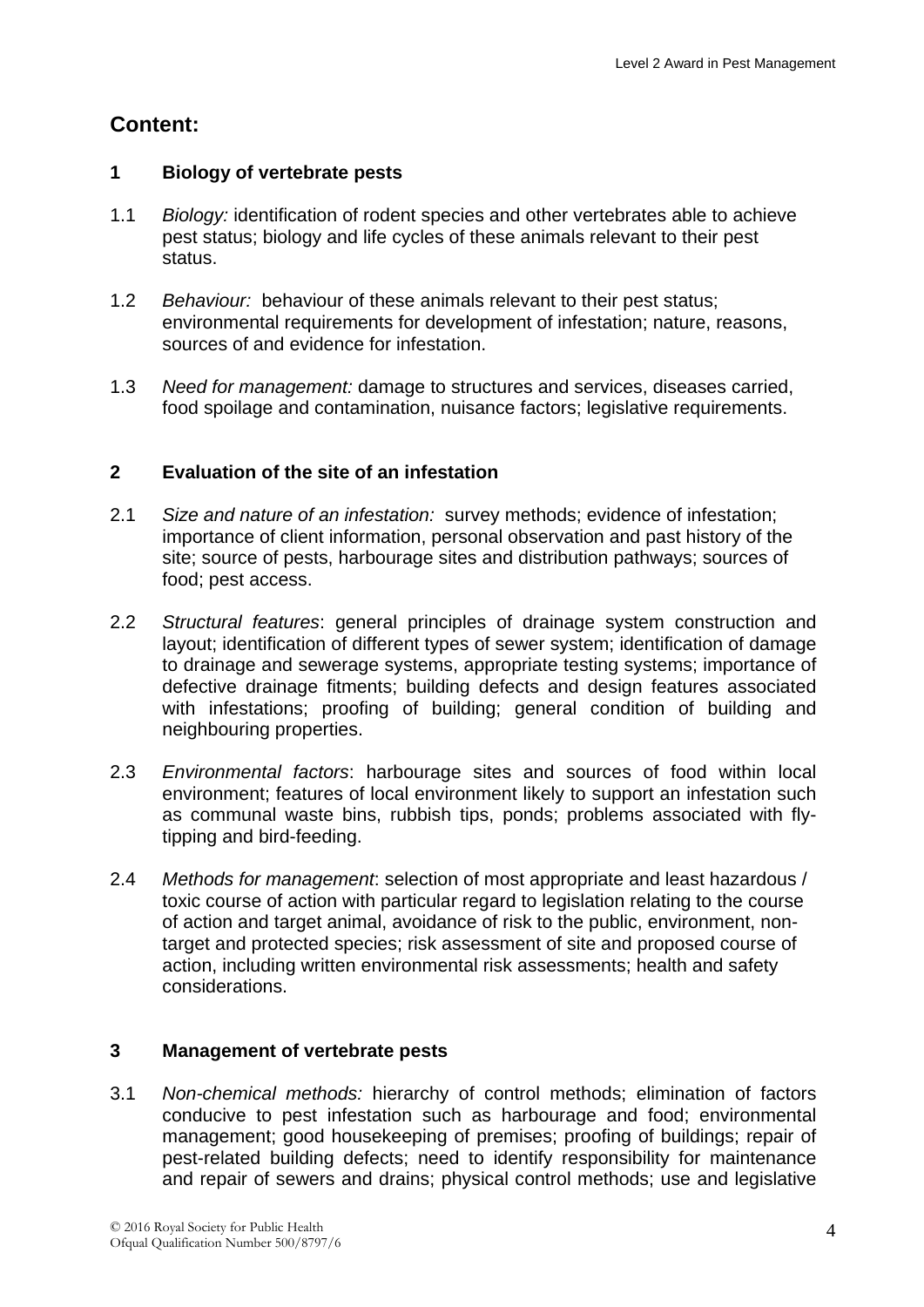requirements of specialist trapping equipment; types of traps; reasons for trapping; consideration of humane aspects of use of traps; frequency of inspection of traps; baiting; reasons for avoiding use of irrecoverable baits; shooting and use of dogs; safe handling of live animals; humane despatch of trapped animals.

- 3.2 *Chemical methods:* procedure(s) to adopt when undertaking stupefying treatment; appraisal of pesticides; selection of appropriate pesticide and formulation with particular regard to toxicity, risk of secondary poisoning and environmental considerations; different modes of action of pesticides on target and non-target species; importance and limitations of LD<sub>50</sub> and related data in relation to vertebrate toxicity; safe, effective and humane use of pesticides and formulations; distinction between brand names and common names of active ingredients; situations where pesticide application inappropriate; resistance to pesticides; design, construction, maintenance and selection of application equipment; need for correct application.
- 3.3 *Post-Treatment procedures:* monitoring of effectiveness of treatment; consideration of alternative control methods or extension of treatment if treatment ineffective within recommended target period, possible reasons for treatment being ineffective; recovery of unused bait and chemicals; safe recovery and disposal of dead animals; action in the event of resistance or ineffective treatments; re-instatement of site.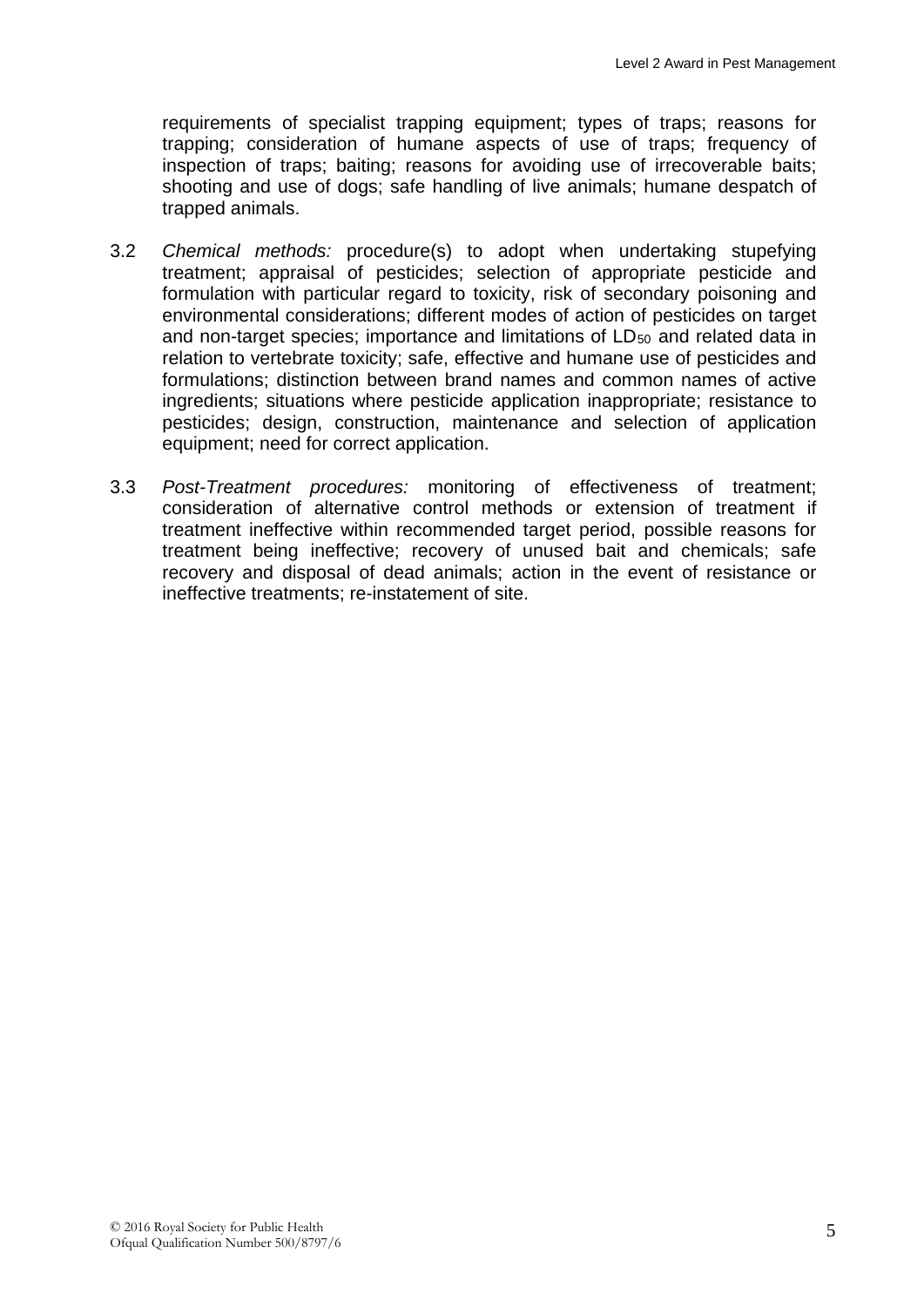## **Unit PM2.2: Invertebrate Pest Management**

Unit Level: 2 Unit reference number: A/601/6131

## **Summary of Outcomes:**

#### **To achieve this unit a candidate must:**

- **1. Understand the biology, behaviour and need for management of a range of invertebrate pests,** *by being able to meet the following assessment criteria:*
	- 1.1 Identify a range of invertebrate pests
	- 1.2 Relate aspects of the animals' biology and behaviour to their importance as a pest
	- 1.3 Explain the need to manage invertebrate pests
- **2. Know how to evaluate the site of an infestation of invertebrate pests,** *by being able to meet the following assessment criteria:*
	- 2.1 Determine the size and nature of an infestation
	- 2.2 Recognise structural features that may contribute to an infestation
	- 2.3 Describe environmental factors that affect an infestation
	- 2.4 Propose methods for the management of invertebrate pests
- **3. Know methods for the management of invertebrate pests,** *by being able to meet the following assessment criteria:*
	- 3.1 Review non-chemical methods for the management of invertebrate pests
	- 3.2 Describe chemical methods for the management of invertebrate pests
	- 3.3 Explain post-treatment procedures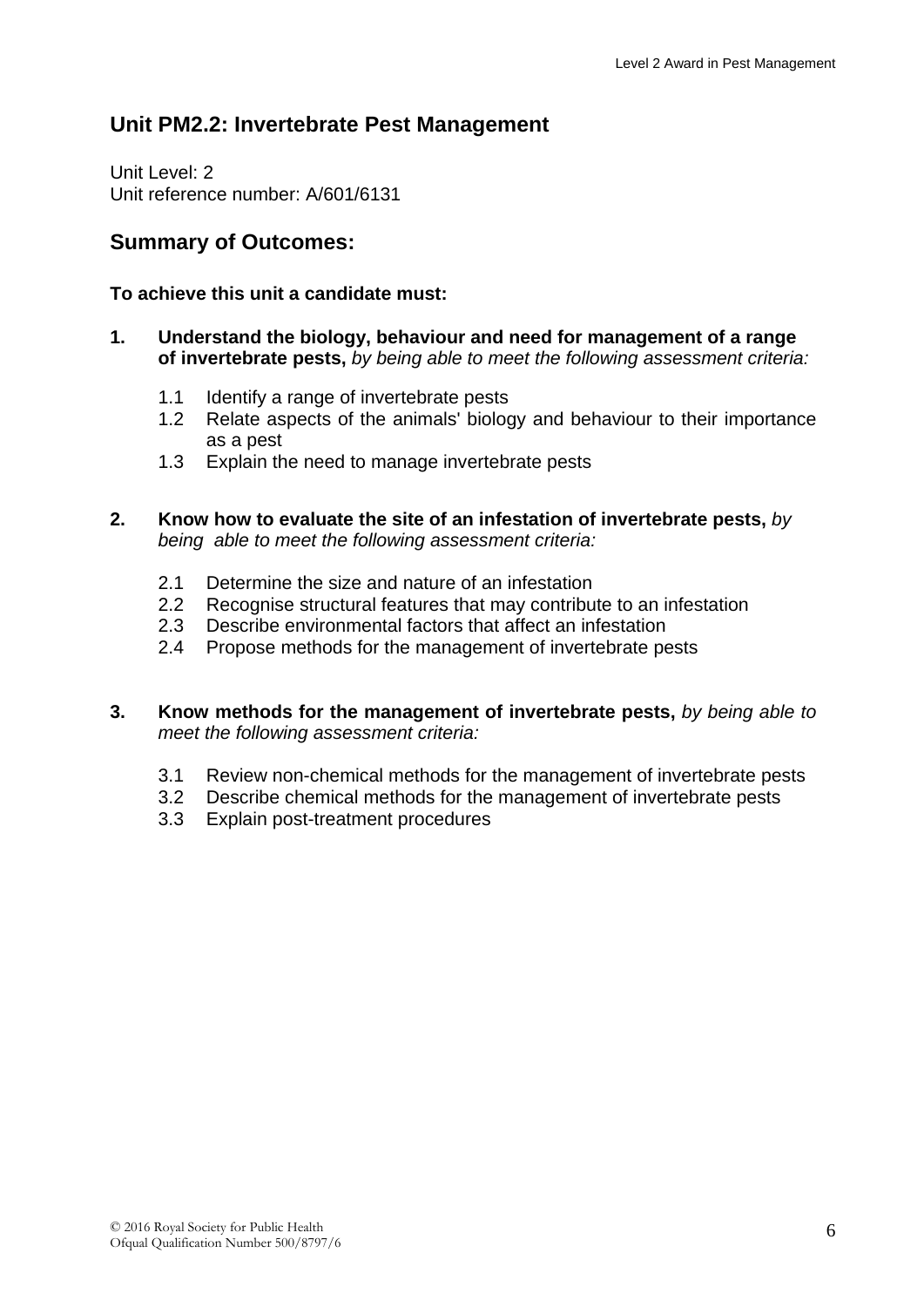#### **1 Biology of invertebrate pests**

- 1.1 *Biology:* identification of invertebrate pests; biology and life cycles of these animals relevant to their pest status.
- 1.2 *Behaviour:* behaviour of these animals relevant to their pest status; environmental requirements for development of infestation; nature, reasons, sources of and evidence for infestation.
- 1.3 *Need for management:* damage to structures and services; health risks; food spoilage and contamination; nuisance factors; legislative requirements.

#### **2 Evaluation of the site of an infestation**

- 2.1 *Size and nature of an infestation:* survey methods; evidence of infestation; importance of client information, personal observation and past history of the site; source of pests, harbourage sites and distribution pathways; sources of food; pest access.
- 2.2 *Structural features*: building defects and design features associated with infestations; importance of services and ducting; proofing of building; general condition of building and neighbouring properties.
- 2.3 *Environmental factors*: harbourage sites and sources of food within local environment; features of local environment likely to support an infestation such as communal waste bins, rubbish tips; problems associated with refuse chutes in high-rise buildings and fly-tipping.
- 2.4 *Methods for management*: selection of most appropriate and least hazardous / toxic course of action with particular regard to legislation relating to the course of action and target animal, avoidance of risk to the public, environment, nontarget and protected species; risk assessment of site and proposed course of action; health and safety considerations.

#### **3 Management of invertebrate pests**

- 3.1 *Non-chemical methods:* hierarchy of control methods; elimination of factors conducive to pest infestation such as harbourage and food; environmental management; good housekeeping of premises; proofing of buildings; repair of pest-related building defects; physical control methods.
- 3.2 *Chemical methods:* procedure(s) to adopt when undertaking treatment; appraisal of pesticides; selection of appropriate pesticide and formulation with particular regard to toxicity and environmental considerations; different modes of action of pesticides on target and non-target species; importance and limitations of  $LD_{50}$  and related data in relation to toxicity; safe and effective use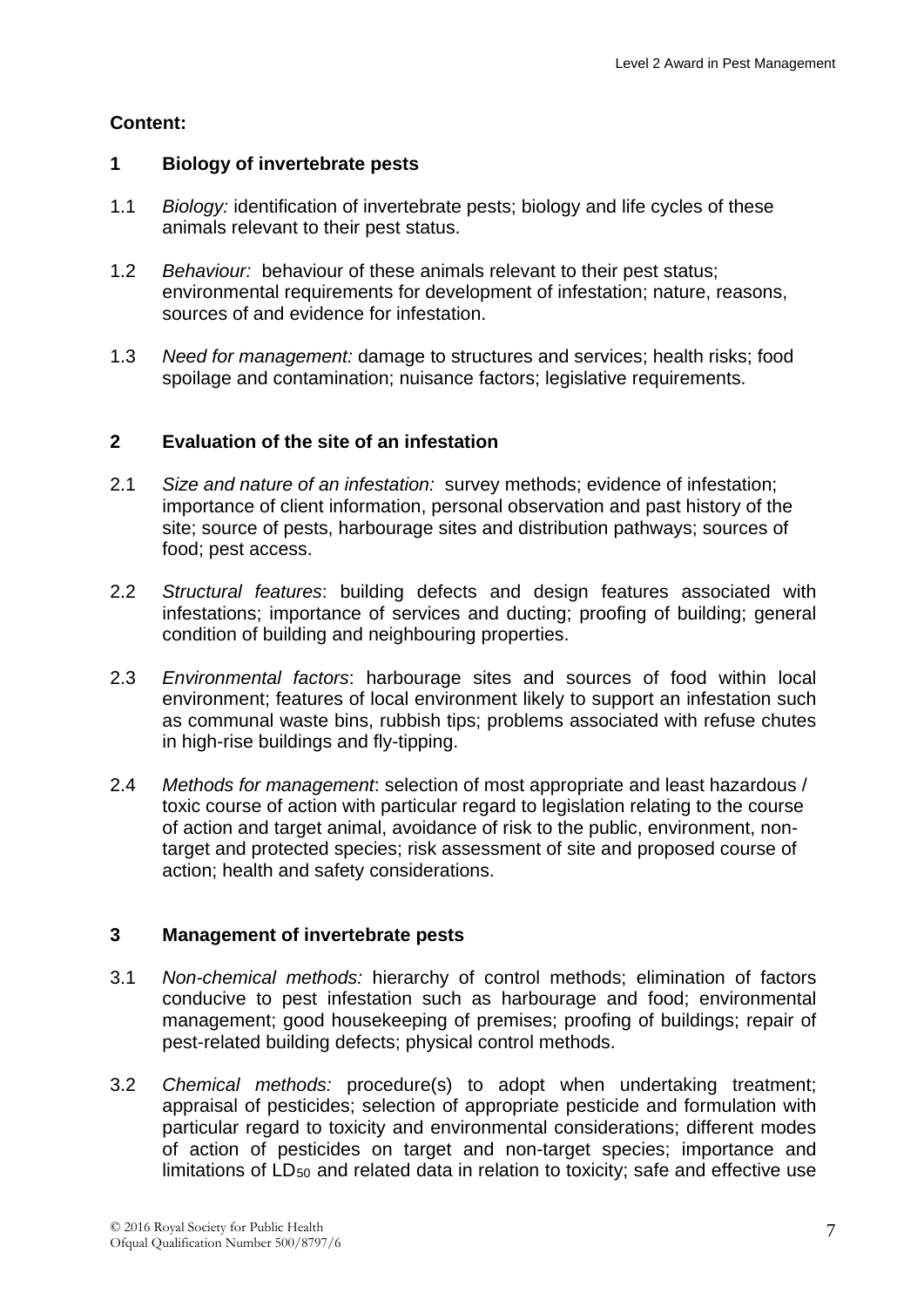of pesticides and formulations; distinction between brand names and common names of active ingredients; situations where pesticide application inappropriate; resistance to pesticides; design, construction, maintenance and selection of application equipment; need for correct application.

3.3 *Post-Treatment procedures:* monitoring of effectiveness of treatment; consideration of alternative control methods or extension of treatment if treatment ineffective within recommended target period, possible reasons for treatment being ineffective; recovery of unused bait and chemicals; action in the event of resistance or ineffective control programmes; re-instatement of site.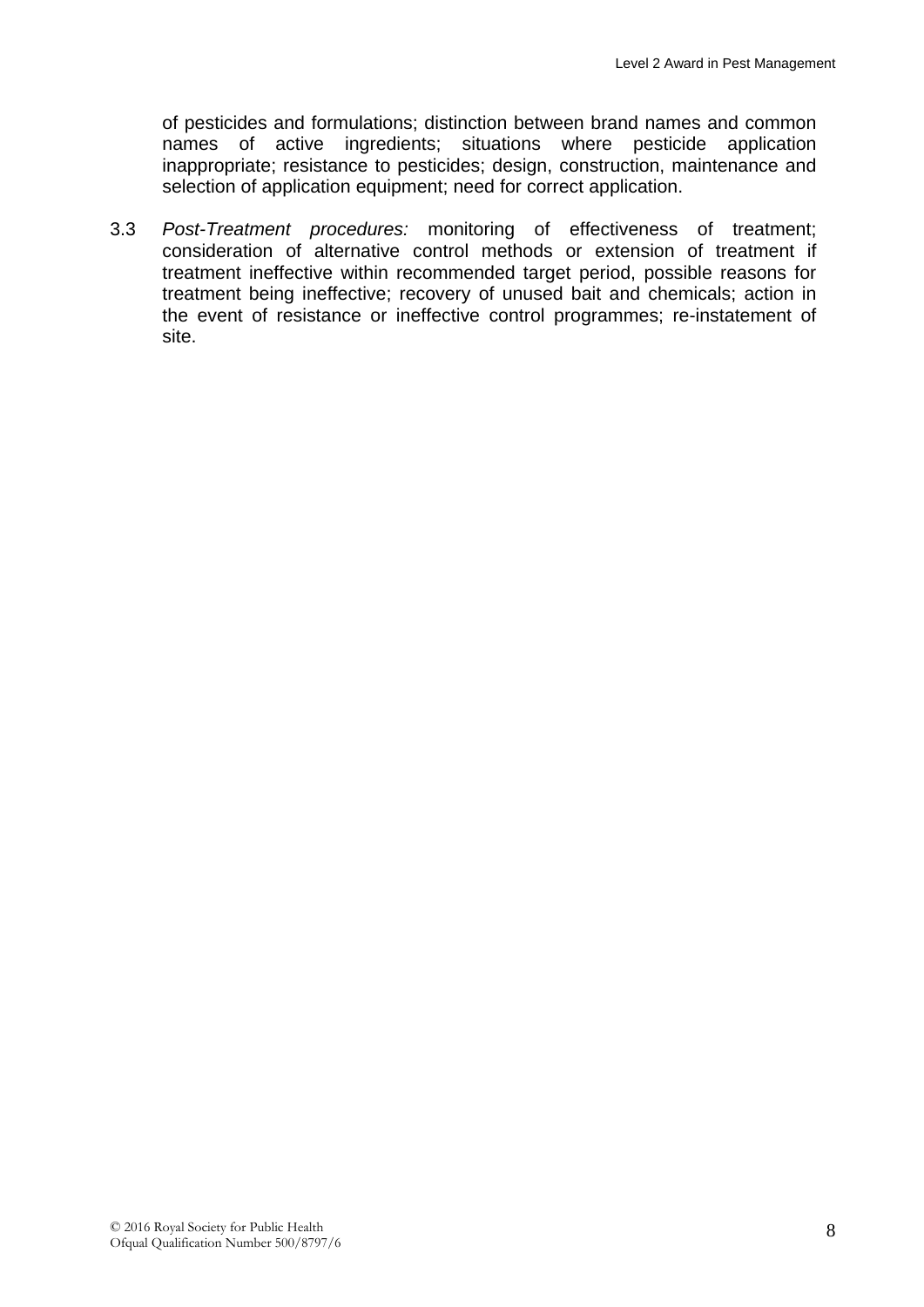## **Unit PM2.3: Health, Safety and Legal Aspects of Pest Management**

Unit Level: 2 Unit reference number: D/601/6140

### **Summary of Outcomes:**

#### **To achieve this unit a candidate must:**

- **1. Know aspects of health and safety relevant to pest management,** *by being able to meet the following assessment criteria:*
	- 1.1 Outline legislative requirements for health and safety relevant to pest management
	- 1.2 Identify hazards relating to pest management and procedures for working safely
- **2. Know legislation relevant to pest management,** *by being able to meet the following assessment criteria:*
	- 2.1 Outline legislation relevant to pest management
- **3. Understand the importance of recording and communicating information concerning health, safety and legal aspects of pest management,** *by being able to meet the following assessment criteria:*
	- 3.1 Outline the importance of recording information concerning health, safety and legal aspects ofpest management
	- 3.2 Outline the importance of communicating information concerning health, safety and legal aspects of pest management to clients.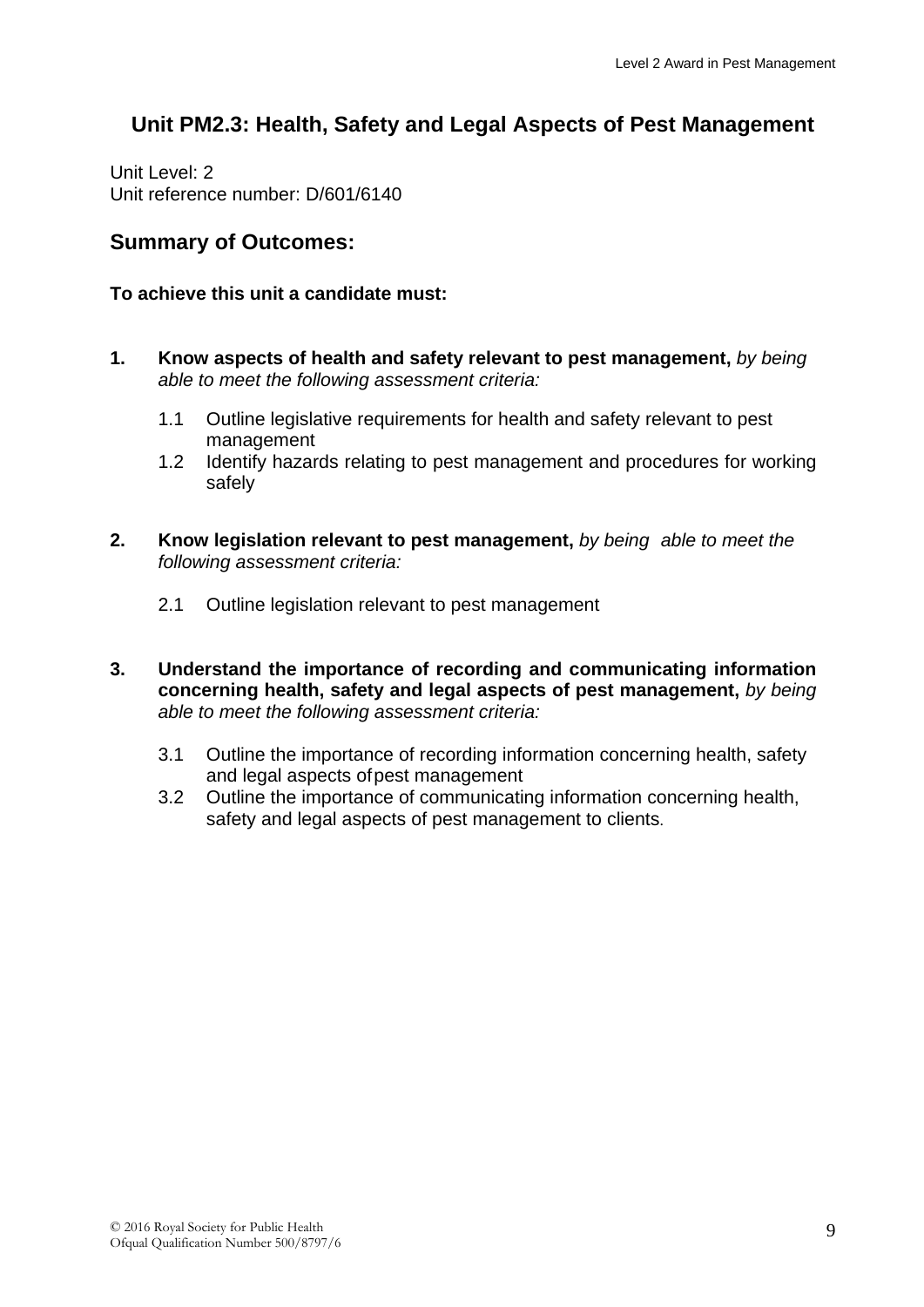#### **1 Health and Safety**

- 1.1 *Health and Safety:* employers' and employees' duties, responsibilities and obligations relating to Health and Safety at Work Act 1974; welfare provisions of 1974 act; requirements of COSHH regulations relating to pest control services; Biocidal Products Regulations 2001 and Biocidal Products (Amendment) Regulations 2003; use and limitations of personal protective equipment; general requirements of Food and Environment Protection Act 1985 Part 3 and the Control of Pesticides Regulations 1986; any superseding legislation or amendments to the above.
- 1.2 *Hazards and working safely:* implications of working in confined spaces, to include lofts, ducting and sewers; safe use of pesticides; implications of working at height, to include steps, ladders and platforms; importance of following safety instructions; risk of exposure to biohazards; fire hazards; accident, incident and "near miss" reporting; required and appropriate safety features of pest control vehicles; design and construction features of pesticide store; labelling of pesticide containers; storage, transport and disposal of chemicals; hazardous waste disposal procedures; avoidance of spillage of hazardous materials; clean up of spillages; what to do in the event of an emergency Relevant legislation relating to the above.

## **2 Legislation**

2.1 *Legislation:* legal powers and obligations of local authorities, owners and occupiers with regard to powers of entry, notification, inspection and rodent control under the Prevention of Damage by Pests Act 1949; general requirements of Public Health Acts 1936 and 1961 with respect to disconnection and sealing of disused drains, destruction or removal of vermin and specified urban bird pests; Wildlife and Countryside Act 1981 with regard to protection of flora and fauna, excepted species in Part II Schedule II, permitted methods of control; Class and General licences with regard to control of birds; Animal Welfare Act 2006; Wild mammal protection Act 1996; Grey Squirrels (Warfarin) Order 1973, Pests Act 1954; Food Safety Act 1990; Food Hygiene Regulations 2006 with regard to prevention of pest infestations and control of pests in food premises and equipment; any superseding legislation or amendments to the above.

#### **3 Recording and communicating information**

3.1 *Recording information:* importance of maintaining accurate records; legal requirements relating to record keeping; records relating to storage, use and disposal of pesticides and the use of other resources, survey data, location and number of traps and baits, visits to traps, risk assessments, servicing of equipment, incidents of malfunction of equipment; customer information records.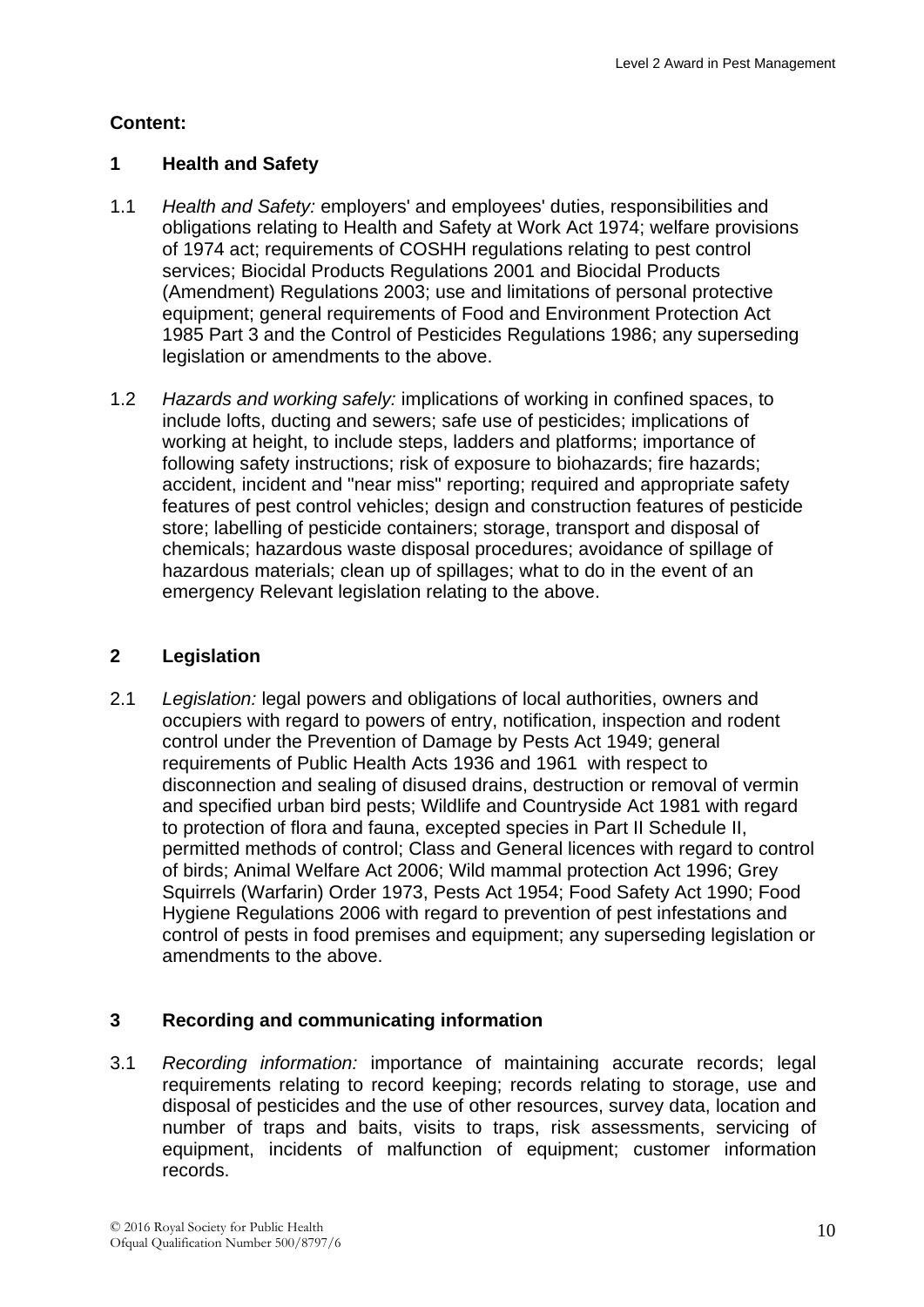3.2 *Communicating information to clients:* need for clear communication and appropriate responses in difficult situations and with regard to health and safety, to include the importance of effective communication with ethnic minorities and speakers of other languages and awareness of cultural sensibilities; need to report client comments, complaints and suggestions to managers; need to advise clients of pest control measures taken, location of any baits laid and possible future visits to site; need to advise clients of remedial action required with regard to infestations; need to advise clients on housekeeping and maintenance required for prevention of reinfestation; importance of a professional approach to clients; need to suggest alternative remedies in event of objections to specific course of treatment.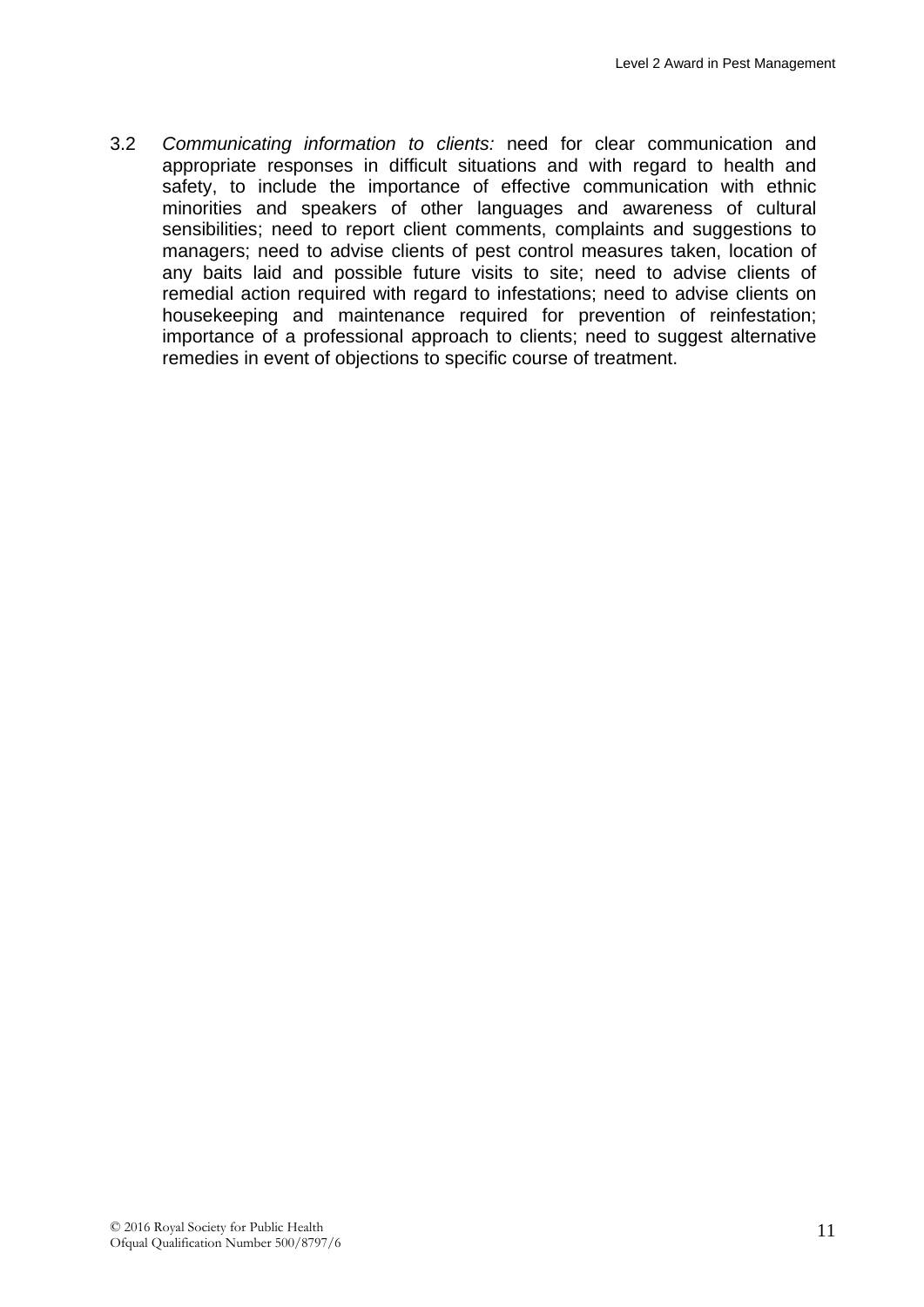## **Assessment and Grading**

Attainment of the Learning Outcomes for units PM2.1 – PM2.3 will be assessed by a synoptic examination set by RSPH Qualifications. The examination will consist of three sections each consisting of fifteen questions, section 1 will assess the learning outcomes of Unit PM2.1; section 2 will assess the learning outcomes for Unit PM2.2; section 3 will assess the learning outcomes for Unit PM2.3.

The qualification is graded as either *Pass* or *Distinction*.

In order to be awarded a *Distinction,* candidates must, *for units PM2.1 – PM2.3*, be able to recall relevant knowledge and facts from the entire specification with few significant omissions and demonstrate a high level of understanding of the principles and concepts used in Pest Management. The majority of answers to examination questions will be correct and relevant. Candidates who attain a mark of 80% or greater *in each* of these units will be deemed to have achieved the criteria for a *Distinction.*

In order to be awarded a *Pass,* candidates must, *for all units*, be able to recall relevant knowledge and facts from some parts of the specification and demonstrate a satisfactory level of understanding of the principles and concepts used in Pest Management which would allow the candidate to work safely as a Pest Control Technician. The majority of answers to examination questions will contain some information of relevance. Candidates who attain a mark of 50% or greater *in each* of the units will be deemed to have achieved the criteria for a *Pass*.

Candidates who fail to reach the minimum standard for the *Pass* grade will be recorded as having failed. Candidates that have been unsuccessful in individual units can retake these units, but in order to qualify for the Award all units must be successfully taken within one calendar year.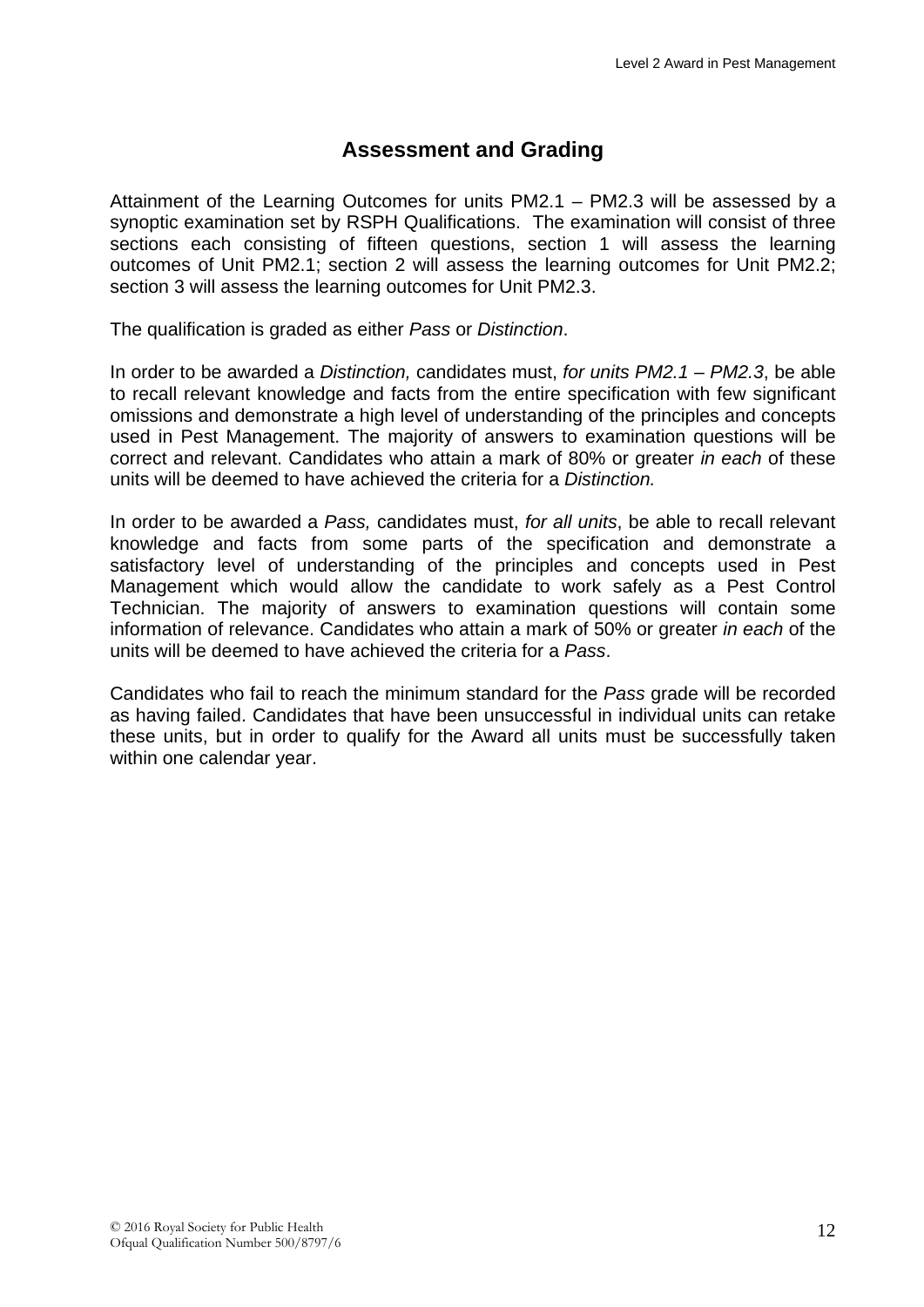## **Guidance:**

#### **Progression:**

Learners who achieve this qualification can progress to

- RSPH Level 2 Certificate in Pest Management
- RSPH Level 3 Award in Pest Management

#### **Recommended Reading:**

| <b>British Pest Management</b> | <b>British Pest Management Manual</b>                                                |
|--------------------------------|--------------------------------------------------------------------------------------|
| <b>CRRU UK Code of Best</b>    | Best practice and guidance for rodent control and the                                |
| Practice 2015                  | safe use of rodenticides                                                             |
| Killgerm, 2013                 | <b>Killgerm Operating Manual</b>                                                     |
| Meaney, P*                     | Carpet beetles, Textile Moths and related insect                                     |
|                                | pests.                                                                               |
|                                | Pest Flies and their Control                                                         |
|                                | Biting and stinging insects and ticks                                                |
|                                | Insect pests of stored food and preparation premises                                 |
|                                | Cockroaches and their control                                                        |
|                                | * These books are available direct from the printers (Polstead Press 5a The Maltings |

\* These books are available direct from the printers (Polstead Press 5a The Maltings Business Centre, Stowupland Rd, Stowmarket IP14 5AG. Phone:01449 677444) or from Killgerm.

Barrettine Ltd<br>British Pest Control Association www.bpca.org.uk British Pest Control Association \*Health and Safety Executive [www.hse.gov.uk](http://www.hse.gov.uk/) Killgerm Chemicals Ltd [www.killgerm.com](http://www.killgerm.com/) National Pest Technician's Association

**Web-Sites** A number of these web-sites contain copies of Codes of Practice which can be downloaded for free. [www.npta.org.uk](http://www.npta.org.uk/)

\* Free Health and Safety leaflets relevant to pest control can be downloaded from this site.

#### **Qualification Approval:**

Centres wishing to offer this qualification should apply to the RSPH Qualifications Department using the Centre Approval Form if not already registered with RSPH as a centre or the Additional Qualification Form if already registered to deliver other qualifications. Both of these forms are available on the RSPH web-site (www.rsph.org.uk).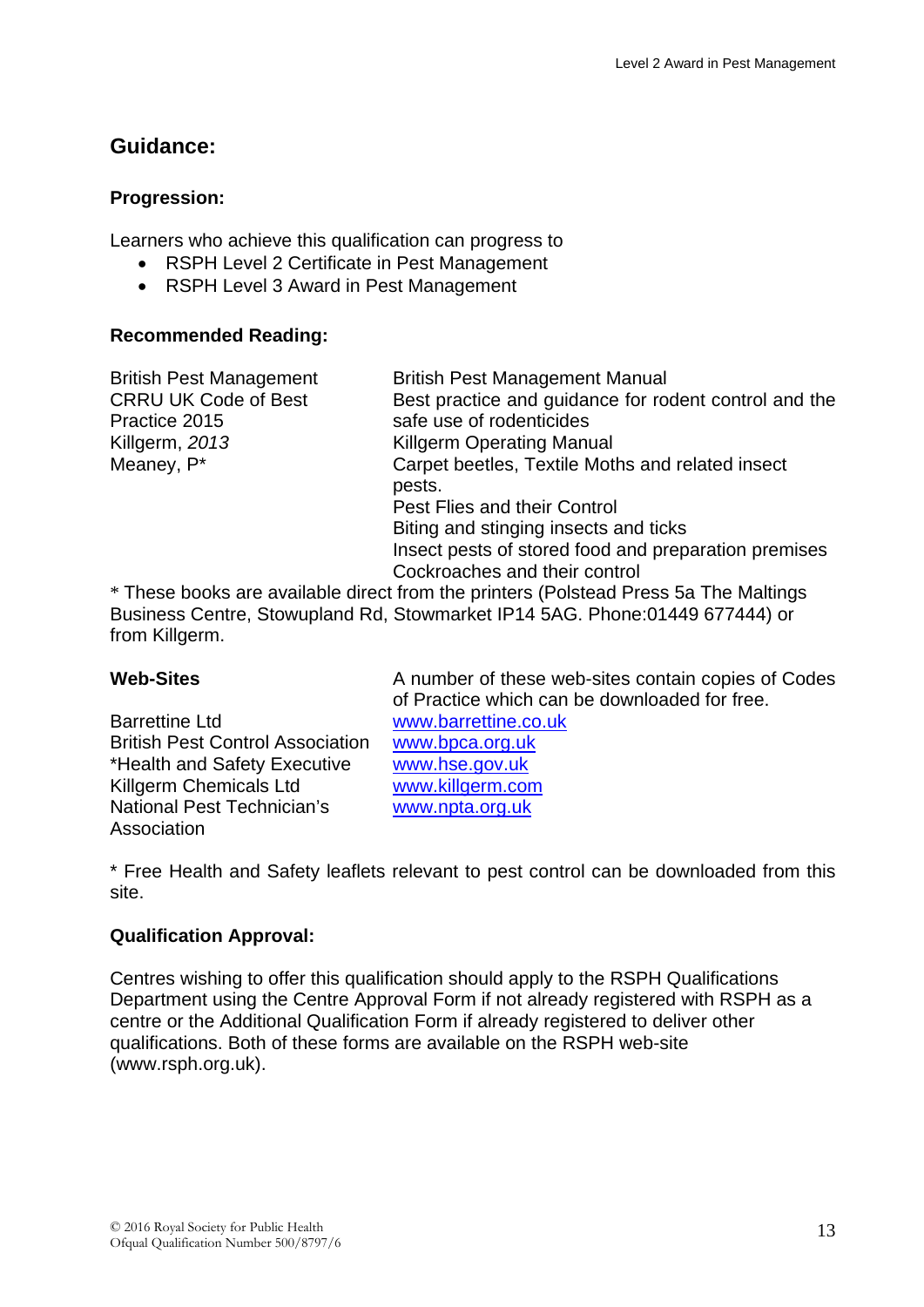#### **Recommended prior learning:**

There are no recommended prior learning requirements for this qualification. The Society does, however, recommend that candidates have a level of literacy and numeracy equivalent to *Level 1* (but see notes on Special Assessment Needs below)

#### **Special Assessment Needs:**

Centres that have candidates with special needs should consult The Society's *Regulations and Guidance for Candidates with Special Assessment Needs,* this is available from RSPH and the RSPH web site (www.rsph.org.uk).

#### **Recommended Qualifications and Experience of Tutors:**

The Society would expect that tutors have teaching experience and a qualification in a relevant subject area, but recognises that experienced teachers can often compensate for a lack of initial subject knowledge, or experienced practitioners for a lack of teaching experience. The Society recommends that centres employ a team of tutors with a range of expertise to deliver this qualification.

Suitable qualifications for the Level 2 Award in Pest Management include:

| a) | Degree or Dip. HE in: Agronomy, Biology, Zoology or related subjects |
|----|----------------------------------------------------------------------|
|    | <b>Environmental Health</b>                                          |
|    | or a rolated discipline that contains modules in post control        |

or a related discipline that contains modules in pest control or a degree that contains elements of these specialisms.

- b) HNC/D in one of the above.
- c) RSPH Level 3 Diploma in Pest Management
- d) Advanced Certificate in Pest Control awarded by EMFEC and NPTA Advanced Diploma in Pest Control awarded by NPTA BPC Diploma Part II awarded by BPCA
- e) NVQ Level 3 in Pest Control.

Centres should be registered with RSPH.

Any enquiries about this qualification should be made to:

The Qualifications Department, Royal Society for Public Health, John Snow House 59 Mansell Street London E1 8AN

Tel. 020 7265 7300 Fax. 020 7265 7301 Email examinations@rsph.org.uk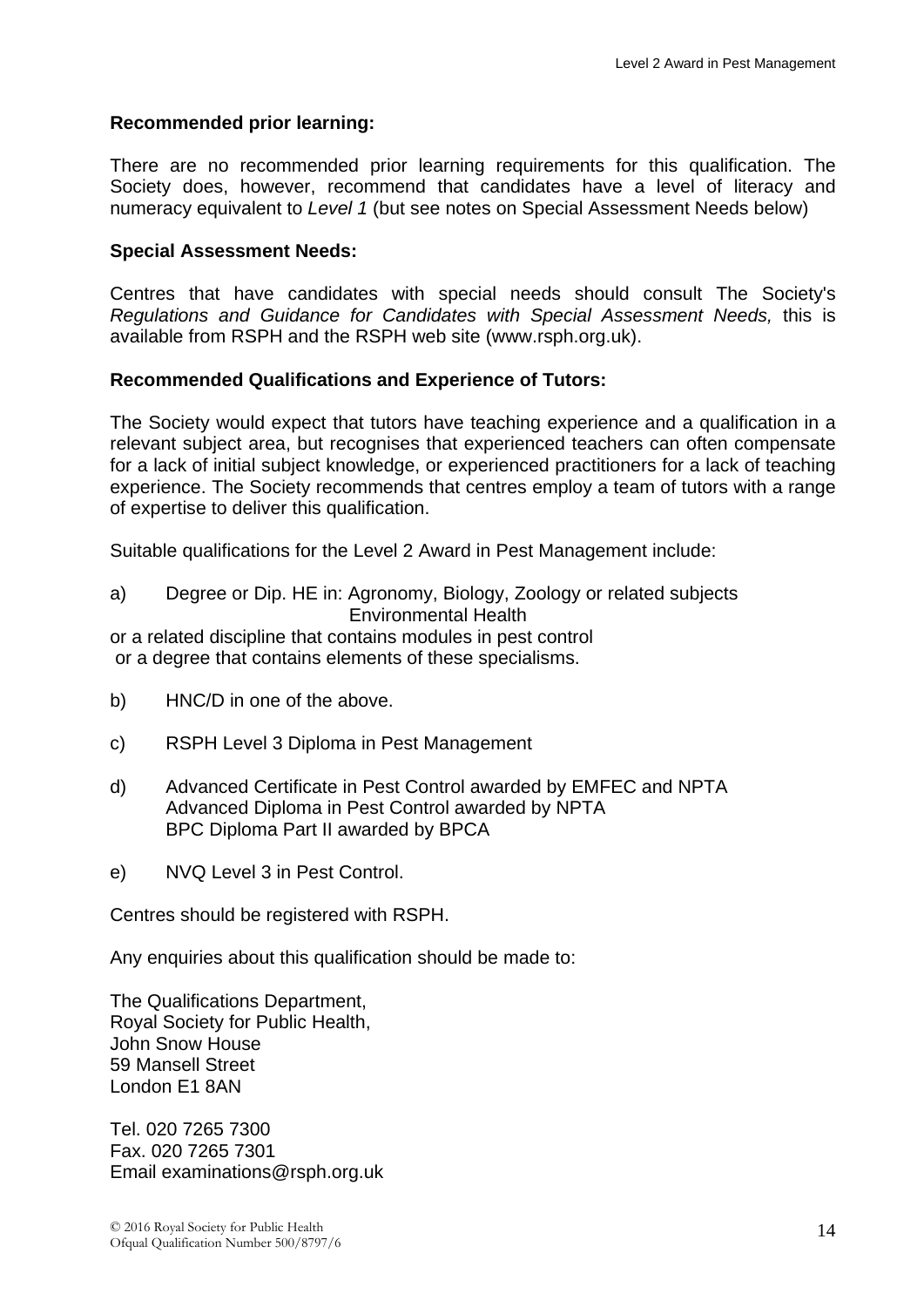## **Appendix: Range of organisms to be studied**

The biology, identification and control of the following organisms should be covered during the delivery of this qualification. Some of these species are non-pest species, but should be mentioned due to the possibility of them being mistaken for pests, or of being harmed during control treatments.

Animals which are shown in **bold** type should be considered of greater importance than those shown in normal type, to which only brief reference need be made. Tutors should refer to the British Pest Management Manual for an indication of the depth to which each of the organisms should be studied, but it is important to bear in mind that the relative importance of particular organisms with respect to pest control may change. RSPH Qualifications may update this list if changes in legislation or the importance of a particular organism make this advisable. Tutors will be notified of any amendments to the current species list in advance of any assessment in which any additions to the list may feature.

#### **Mammals**

| <b>Norway Rat (Rattus norvegicus)</b>       |                                           |
|---------------------------------------------|-------------------------------------------|
| House Mouse (Mus domesticus)                |                                           |
| <b>Ship / Black Rat (Rattus rattus)</b>     |                                           |
| <b>Grey Squirrel (Sciurus carolinensis)</b> |                                           |
| Fox (Vulpes vulpes)                         |                                           |
| Rabbit (Oryctolagus cuniculus)              |                                           |
| Feral cat (Felis catus)                     |                                           |
| Mole (Talpa europaea)                       |                                           |
| Mink (Mustela vison)                        | Questions in relation to control only.    |
| Wood mice (Apodemus sylvaticus),            | These non-target species should be        |
| yellow necked mice (Apodemus                | covered in sufficient detail to allow the |
| flavicollis), bank vole (Myodes glareolus)  | pest control technician to distinguish    |
| and field vole (Microtus agrestis)          | these animals from rodent pests.          |

Protected species - These should be mentioned with respect to relevant legal requirements

| Bats (Chiroptera)                |
|----------------------------------|
| Badger (Meles meles)             |
| Water vole (Arvicola terrestris) |
| Red squirrel (Sciurus vulgaris)  |
| Otter (Lutra lutra)              |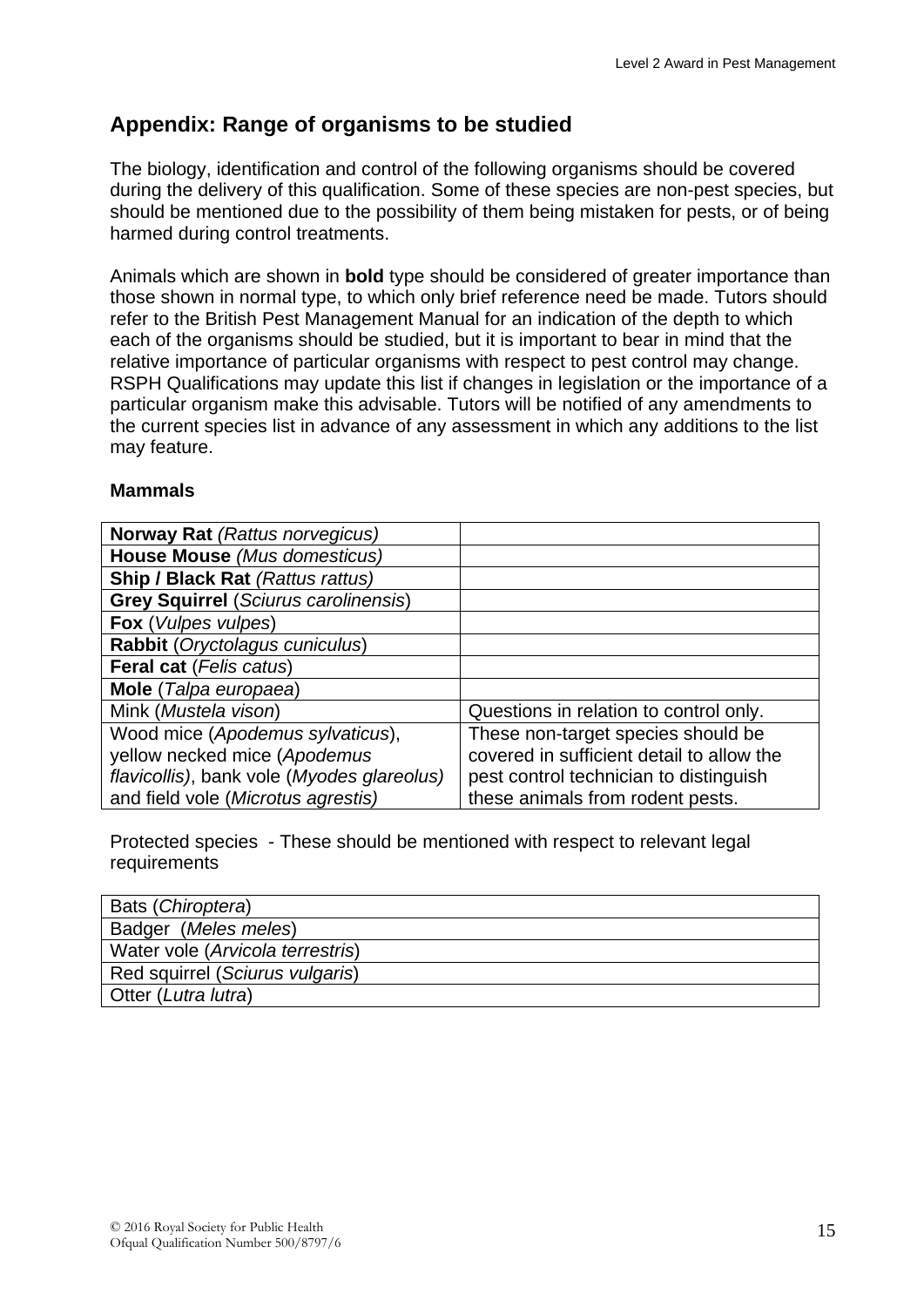#### **Birds**

| <b>Gull, Lesser Black-backed (Larus fuscus)</b>                                            |
|--------------------------------------------------------------------------------------------|
| <b>Gull, Herring</b> (Larus argentatus) These should be mentioned with respect to relevant |
| legal requirements                                                                         |
| Pigeon, Feral (Columba livia)                                                              |
|                                                                                            |

All birds should be covered with regard to the requirements of the Wildlife and Countryside Act, 1981 in relation to General (4, 5 &6) and Class (03) licences

#### **Invertebrates**

| <b>ANTS</b>                       |                                                  |
|-----------------------------------|--------------------------------------------------|
| Pharaoh's ant (Monomorium         |                                                  |
| pharaonis)                        |                                                  |
| <b>Common black ant (Lasius</b>   |                                                  |
| niger)                            |                                                  |
| Rogers ant (Hypoponera            | As an example of a non-trail following ant       |
| punctatissima)                    |                                                  |
| Ghost ant (Tapinoma               | As examples of ants with multiple Queens         |
| melanocephalum)                   |                                                  |
| Argentine Ant (Linepithema        |                                                  |
| humile)                           |                                                  |
|                                   |                                                  |
| <b>BEES AND WASPS</b>             |                                                  |
| Social wasps (Vespidae)           | A representative species should be covered with  |
|                                   | reference to behaviour and control               |
| Bumble Bees (Bombus spp)          |                                                  |
| Honey Bees (Apis mellifera)       |                                                  |
| <b>Solitary Bees</b>              |                                                  |
|                                   |                                                  |
| <b>CRICKETS AND</b>               |                                                  |
| <b>COCKROACHES</b>                |                                                  |
| House cricket (Acheta             |                                                  |
| domesticus)                       |                                                  |
| <b>Oriental cockroach (Blatta</b> |                                                  |
| orientalis)                       |                                                  |
| German cockroach (Blattella       |                                                  |
| germanica)                        |                                                  |
| American cockroach                |                                                  |
| (Periplanata americana)           |                                                  |
| Australian cockroach              |                                                  |
| (Periplanata australasiae)        |                                                  |
| Brown-banded cockroach            |                                                  |
| (Supella longipalpa)              |                                                  |
|                                   |                                                  |
| <b>ECTOPARASITIC PESTS</b>        |                                                  |
| Biting lice (Mallophaga)          | These should be mentioned with reference to bird |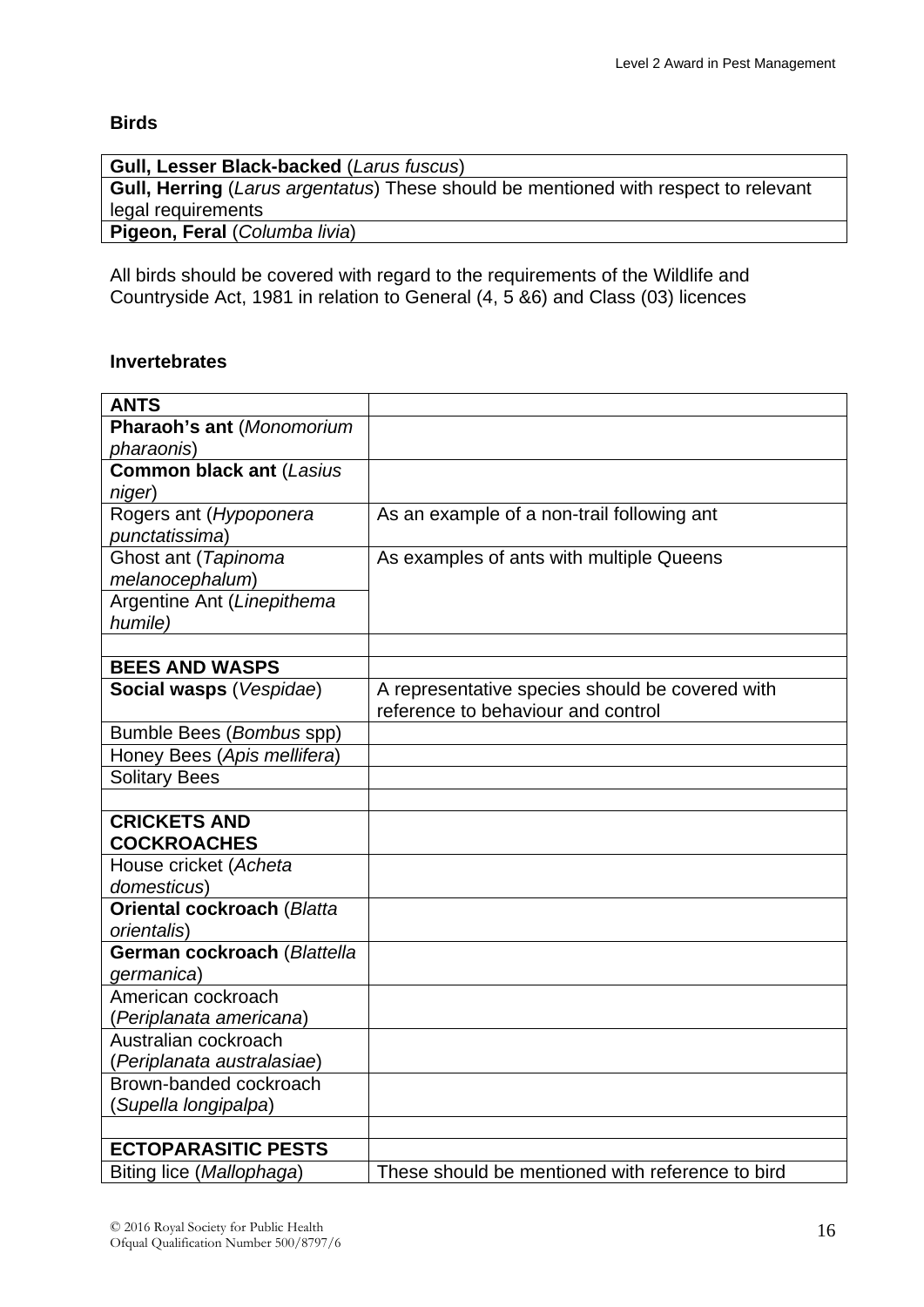| Pest controllers should know that these ectoparasites<br>Head louse (Pediculus<br>are not treatable by pest controllers and should advise<br>capitis)<br>Body louse (Pediculus<br>complainants to seek medical help.<br>corporis)<br>Crab louse (Phthirius pubis)<br><b>Bed bug (Cimex lectularius)</b><br>These should be mentioned with reference to<br>Martin bug (Oeciacus<br>identification and their association with house martins,<br>hirudinis)<br>swallows and bats.<br>Bat bug<br>Cat flea (Ctenocephalides<br>felis)<br><b>Ticks</b><br><b>FLIES</b><br><b>Blowflies</b> (Calliphoridae)<br>Fruit fly (Drosophila spp)<br><b>Cluster fly</b><br>Such as Pollenia rudis<br>House fly (Musca<br>domestica)<br>Lesser house fly (Fannia<br>canicularis)<br>The life cycle should be covered in relation to control<br><b>Mosquitoes</b><br>measures<br>Sewage flies (Psychoda spp)<br>Phorid flles (Phoridae)<br><b>NUISANCE PESTS</b><br>This common pest is often indicative of other problems<br>Silverfish (Lepisma<br>and should be mentioned in relation to these<br>saccharina)<br>Although rarer than silverfish this pest is often found in<br>Firebrat (Thermobia<br>domestica)<br>food situations<br>Harlequin ladybird (Harmonia<br>axyridis)<br><b>Booklice</b> (Psocoptera)<br>These should be covered as a group rather than as<br>individual species, they are a significant food pest<br>Plaster beetles (Lathridiidae)<br><b>STORED PRODUCT /</b><br><b>TEXTILE BEETLES</b><br>Flour (Tribolium spp), grain<br>These are best considered as a group in relation to<br>(Oryzaephilus surinamensis),<br>their identification and importance as stored product<br>biscuit (Stegobium<br>insects<br>paniceum), Yellow meal work<br>(Tenebrio molstom and spider<br>beetles (Ptinidae)<br>Dermestidae<br>Larder beetle (Dermestes<br>lardarius) |                               | control |
|-----------------------------------------------------------------------------------------------------------------------------------------------------------------------------------------------------------------------------------------------------------------------------------------------------------------------------------------------------------------------------------------------------------------------------------------------------------------------------------------------------------------------------------------------------------------------------------------------------------------------------------------------------------------------------------------------------------------------------------------------------------------------------------------------------------------------------------------------------------------------------------------------------------------------------------------------------------------------------------------------------------------------------------------------------------------------------------------------------------------------------------------------------------------------------------------------------------------------------------------------------------------------------------------------------------------------------------------------------------------------------------------------------------------------------------------------------------------------------------------------------------------------------------------------------------------------------------------------------------------------------------------------------------------------------------------------------------------------------------------------------------------------------------------------------------------------------------------------------------------------|-------------------------------|---------|
|                                                                                                                                                                                                                                                                                                                                                                                                                                                                                                                                                                                                                                                                                                                                                                                                                                                                                                                                                                                                                                                                                                                                                                                                                                                                                                                                                                                                                                                                                                                                                                                                                                                                                                                                                                                                                                                                       |                               |         |
|                                                                                                                                                                                                                                                                                                                                                                                                                                                                                                                                                                                                                                                                                                                                                                                                                                                                                                                                                                                                                                                                                                                                                                                                                                                                                                                                                                                                                                                                                                                                                                                                                                                                                                                                                                                                                                                                       |                               |         |
|                                                                                                                                                                                                                                                                                                                                                                                                                                                                                                                                                                                                                                                                                                                                                                                                                                                                                                                                                                                                                                                                                                                                                                                                                                                                                                                                                                                                                                                                                                                                                                                                                                                                                                                                                                                                                                                                       |                               |         |
|                                                                                                                                                                                                                                                                                                                                                                                                                                                                                                                                                                                                                                                                                                                                                                                                                                                                                                                                                                                                                                                                                                                                                                                                                                                                                                                                                                                                                                                                                                                                                                                                                                                                                                                                                                                                                                                                       |                               |         |
|                                                                                                                                                                                                                                                                                                                                                                                                                                                                                                                                                                                                                                                                                                                                                                                                                                                                                                                                                                                                                                                                                                                                                                                                                                                                                                                                                                                                                                                                                                                                                                                                                                                                                                                                                                                                                                                                       |                               |         |
|                                                                                                                                                                                                                                                                                                                                                                                                                                                                                                                                                                                                                                                                                                                                                                                                                                                                                                                                                                                                                                                                                                                                                                                                                                                                                                                                                                                                                                                                                                                                                                                                                                                                                                                                                                                                                                                                       |                               |         |
|                                                                                                                                                                                                                                                                                                                                                                                                                                                                                                                                                                                                                                                                                                                                                                                                                                                                                                                                                                                                                                                                                                                                                                                                                                                                                                                                                                                                                                                                                                                                                                                                                                                                                                                                                                                                                                                                       |                               |         |
|                                                                                                                                                                                                                                                                                                                                                                                                                                                                                                                                                                                                                                                                                                                                                                                                                                                                                                                                                                                                                                                                                                                                                                                                                                                                                                                                                                                                                                                                                                                                                                                                                                                                                                                                                                                                                                                                       |                               |         |
|                                                                                                                                                                                                                                                                                                                                                                                                                                                                                                                                                                                                                                                                                                                                                                                                                                                                                                                                                                                                                                                                                                                                                                                                                                                                                                                                                                                                                                                                                                                                                                                                                                                                                                                                                                                                                                                                       |                               |         |
|                                                                                                                                                                                                                                                                                                                                                                                                                                                                                                                                                                                                                                                                                                                                                                                                                                                                                                                                                                                                                                                                                                                                                                                                                                                                                                                                                                                                                                                                                                                                                                                                                                                                                                                                                                                                                                                                       |                               |         |
|                                                                                                                                                                                                                                                                                                                                                                                                                                                                                                                                                                                                                                                                                                                                                                                                                                                                                                                                                                                                                                                                                                                                                                                                                                                                                                                                                                                                                                                                                                                                                                                                                                                                                                                                                                                                                                                                       |                               |         |
|                                                                                                                                                                                                                                                                                                                                                                                                                                                                                                                                                                                                                                                                                                                                                                                                                                                                                                                                                                                                                                                                                                                                                                                                                                                                                                                                                                                                                                                                                                                                                                                                                                                                                                                                                                                                                                                                       |                               |         |
|                                                                                                                                                                                                                                                                                                                                                                                                                                                                                                                                                                                                                                                                                                                                                                                                                                                                                                                                                                                                                                                                                                                                                                                                                                                                                                                                                                                                                                                                                                                                                                                                                                                                                                                                                                                                                                                                       |                               |         |
|                                                                                                                                                                                                                                                                                                                                                                                                                                                                                                                                                                                                                                                                                                                                                                                                                                                                                                                                                                                                                                                                                                                                                                                                                                                                                                                                                                                                                                                                                                                                                                                                                                                                                                                                                                                                                                                                       |                               |         |
|                                                                                                                                                                                                                                                                                                                                                                                                                                                                                                                                                                                                                                                                                                                                                                                                                                                                                                                                                                                                                                                                                                                                                                                                                                                                                                                                                                                                                                                                                                                                                                                                                                                                                                                                                                                                                                                                       |                               |         |
|                                                                                                                                                                                                                                                                                                                                                                                                                                                                                                                                                                                                                                                                                                                                                                                                                                                                                                                                                                                                                                                                                                                                                                                                                                                                                                                                                                                                                                                                                                                                                                                                                                                                                                                                                                                                                                                                       |                               |         |
|                                                                                                                                                                                                                                                                                                                                                                                                                                                                                                                                                                                                                                                                                                                                                                                                                                                                                                                                                                                                                                                                                                                                                                                                                                                                                                                                                                                                                                                                                                                                                                                                                                                                                                                                                                                                                                                                       |                               |         |
|                                                                                                                                                                                                                                                                                                                                                                                                                                                                                                                                                                                                                                                                                                                                                                                                                                                                                                                                                                                                                                                                                                                                                                                                                                                                                                                                                                                                                                                                                                                                                                                                                                                                                                                                                                                                                                                                       |                               |         |
|                                                                                                                                                                                                                                                                                                                                                                                                                                                                                                                                                                                                                                                                                                                                                                                                                                                                                                                                                                                                                                                                                                                                                                                                                                                                                                                                                                                                                                                                                                                                                                                                                                                                                                                                                                                                                                                                       |                               |         |
|                                                                                                                                                                                                                                                                                                                                                                                                                                                                                                                                                                                                                                                                                                                                                                                                                                                                                                                                                                                                                                                                                                                                                                                                                                                                                                                                                                                                                                                                                                                                                                                                                                                                                                                                                                                                                                                                       |                               |         |
|                                                                                                                                                                                                                                                                                                                                                                                                                                                                                                                                                                                                                                                                                                                                                                                                                                                                                                                                                                                                                                                                                                                                                                                                                                                                                                                                                                                                                                                                                                                                                                                                                                                                                                                                                                                                                                                                       |                               |         |
|                                                                                                                                                                                                                                                                                                                                                                                                                                                                                                                                                                                                                                                                                                                                                                                                                                                                                                                                                                                                                                                                                                                                                                                                                                                                                                                                                                                                                                                                                                                                                                                                                                                                                                                                                                                                                                                                       |                               |         |
|                                                                                                                                                                                                                                                                                                                                                                                                                                                                                                                                                                                                                                                                                                                                                                                                                                                                                                                                                                                                                                                                                                                                                                                                                                                                                                                                                                                                                                                                                                                                                                                                                                                                                                                                                                                                                                                                       |                               |         |
|                                                                                                                                                                                                                                                                                                                                                                                                                                                                                                                                                                                                                                                                                                                                                                                                                                                                                                                                                                                                                                                                                                                                                                                                                                                                                                                                                                                                                                                                                                                                                                                                                                                                                                                                                                                                                                                                       |                               |         |
|                                                                                                                                                                                                                                                                                                                                                                                                                                                                                                                                                                                                                                                                                                                                                                                                                                                                                                                                                                                                                                                                                                                                                                                                                                                                                                                                                                                                                                                                                                                                                                                                                                                                                                                                                                                                                                                                       |                               |         |
|                                                                                                                                                                                                                                                                                                                                                                                                                                                                                                                                                                                                                                                                                                                                                                                                                                                                                                                                                                                                                                                                                                                                                                                                                                                                                                                                                                                                                                                                                                                                                                                                                                                                                                                                                                                                                                                                       |                               |         |
|                                                                                                                                                                                                                                                                                                                                                                                                                                                                                                                                                                                                                                                                                                                                                                                                                                                                                                                                                                                                                                                                                                                                                                                                                                                                                                                                                                                                                                                                                                                                                                                                                                                                                                                                                                                                                                                                       |                               |         |
|                                                                                                                                                                                                                                                                                                                                                                                                                                                                                                                                                                                                                                                                                                                                                                                                                                                                                                                                                                                                                                                                                                                                                                                                                                                                                                                                                                                                                                                                                                                                                                                                                                                                                                                                                                                                                                                                       |                               |         |
|                                                                                                                                                                                                                                                                                                                                                                                                                                                                                                                                                                                                                                                                                                                                                                                                                                                                                                                                                                                                                                                                                                                                                                                                                                                                                                                                                                                                                                                                                                                                                                                                                                                                                                                                                                                                                                                                       |                               |         |
|                                                                                                                                                                                                                                                                                                                                                                                                                                                                                                                                                                                                                                                                                                                                                                                                                                                                                                                                                                                                                                                                                                                                                                                                                                                                                                                                                                                                                                                                                                                                                                                                                                                                                                                                                                                                                                                                       |                               |         |
|                                                                                                                                                                                                                                                                                                                                                                                                                                                                                                                                                                                                                                                                                                                                                                                                                                                                                                                                                                                                                                                                                                                                                                                                                                                                                                                                                                                                                                                                                                                                                                                                                                                                                                                                                                                                                                                                       |                               |         |
|                                                                                                                                                                                                                                                                                                                                                                                                                                                                                                                                                                                                                                                                                                                                                                                                                                                                                                                                                                                                                                                                                                                                                                                                                                                                                                                                                                                                                                                                                                                                                                                                                                                                                                                                                                                                                                                                       |                               |         |
|                                                                                                                                                                                                                                                                                                                                                                                                                                                                                                                                                                                                                                                                                                                                                                                                                                                                                                                                                                                                                                                                                                                                                                                                                                                                                                                                                                                                                                                                                                                                                                                                                                                                                                                                                                                                                                                                       |                               |         |
|                                                                                                                                                                                                                                                                                                                                                                                                                                                                                                                                                                                                                                                                                                                                                                                                                                                                                                                                                                                                                                                                                                                                                                                                                                                                                                                                                                                                                                                                                                                                                                                                                                                                                                                                                                                                                                                                       |                               |         |
|                                                                                                                                                                                                                                                                                                                                                                                                                                                                                                                                                                                                                                                                                                                                                                                                                                                                                                                                                                                                                                                                                                                                                                                                                                                                                                                                                                                                                                                                                                                                                                                                                                                                                                                                                                                                                                                                       |                               |         |
|                                                                                                                                                                                                                                                                                                                                                                                                                                                                                                                                                                                                                                                                                                                                                                                                                                                                                                                                                                                                                                                                                                                                                                                                                                                                                                                                                                                                                                                                                                                                                                                                                                                                                                                                                                                                                                                                       |                               |         |
|                                                                                                                                                                                                                                                                                                                                                                                                                                                                                                                                                                                                                                                                                                                                                                                                                                                                                                                                                                                                                                                                                                                                                                                                                                                                                                                                                                                                                                                                                                                                                                                                                                                                                                                                                                                                                                                                       |                               |         |
|                                                                                                                                                                                                                                                                                                                                                                                                                                                                                                                                                                                                                                                                                                                                                                                                                                                                                                                                                                                                                                                                                                                                                                                                                                                                                                                                                                                                                                                                                                                                                                                                                                                                                                                                                                                                                                                                       |                               |         |
|                                                                                                                                                                                                                                                                                                                                                                                                                                                                                                                                                                                                                                                                                                                                                                                                                                                                                                                                                                                                                                                                                                                                                                                                                                                                                                                                                                                                                                                                                                                                                                                                                                                                                                                                                                                                                                                                       |                               |         |
|                                                                                                                                                                                                                                                                                                                                                                                                                                                                                                                                                                                                                                                                                                                                                                                                                                                                                                                                                                                                                                                                                                                                                                                                                                                                                                                                                                                                                                                                                                                                                                                                                                                                                                                                                                                                                                                                       |                               |         |
|                                                                                                                                                                                                                                                                                                                                                                                                                                                                                                                                                                                                                                                                                                                                                                                                                                                                                                                                                                                                                                                                                                                                                                                                                                                                                                                                                                                                                                                                                                                                                                                                                                                                                                                                                                                                                                                                       |                               |         |
|                                                                                                                                                                                                                                                                                                                                                                                                                                                                                                                                                                                                                                                                                                                                                                                                                                                                                                                                                                                                                                                                                                                                                                                                                                                                                                                                                                                                                                                                                                                                                                                                                                                                                                                                                                                                                                                                       |                               |         |
|                                                                                                                                                                                                                                                                                                                                                                                                                                                                                                                                                                                                                                                                                                                                                                                                                                                                                                                                                                                                                                                                                                                                                                                                                                                                                                                                                                                                                                                                                                                                                                                                                                                                                                                                                                                                                                                                       |                               |         |
|                                                                                                                                                                                                                                                                                                                                                                                                                                                                                                                                                                                                                                                                                                                                                                                                                                                                                                                                                                                                                                                                                                                                                                                                                                                                                                                                                                                                                                                                                                                                                                                                                                                                                                                                                                                                                                                                       |                               |         |
|                                                                                                                                                                                                                                                                                                                                                                                                                                                                                                                                                                                                                                                                                                                                                                                                                                                                                                                                                                                                                                                                                                                                                                                                                                                                                                                                                                                                                                                                                                                                                                                                                                                                                                                                                                                                                                                                       |                               |         |
|                                                                                                                                                                                                                                                                                                                                                                                                                                                                                                                                                                                                                                                                                                                                                                                                                                                                                                                                                                                                                                                                                                                                                                                                                                                                                                                                                                                                                                                                                                                                                                                                                                                                                                                                                                                                                                                                       |                               |         |
|                                                                                                                                                                                                                                                                                                                                                                                                                                                                                                                                                                                                                                                                                                                                                                                                                                                                                                                                                                                                                                                                                                                                                                                                                                                                                                                                                                                                                                                                                                                                                                                                                                                                                                                                                                                                                                                                       |                               |         |
|                                                                                                                                                                                                                                                                                                                                                                                                                                                                                                                                                                                                                                                                                                                                                                                                                                                                                                                                                                                                                                                                                                                                                                                                                                                                                                                                                                                                                                                                                                                                                                                                                                                                                                                                                                                                                                                                       | Fur beetle (Attagenus pellio) |         |